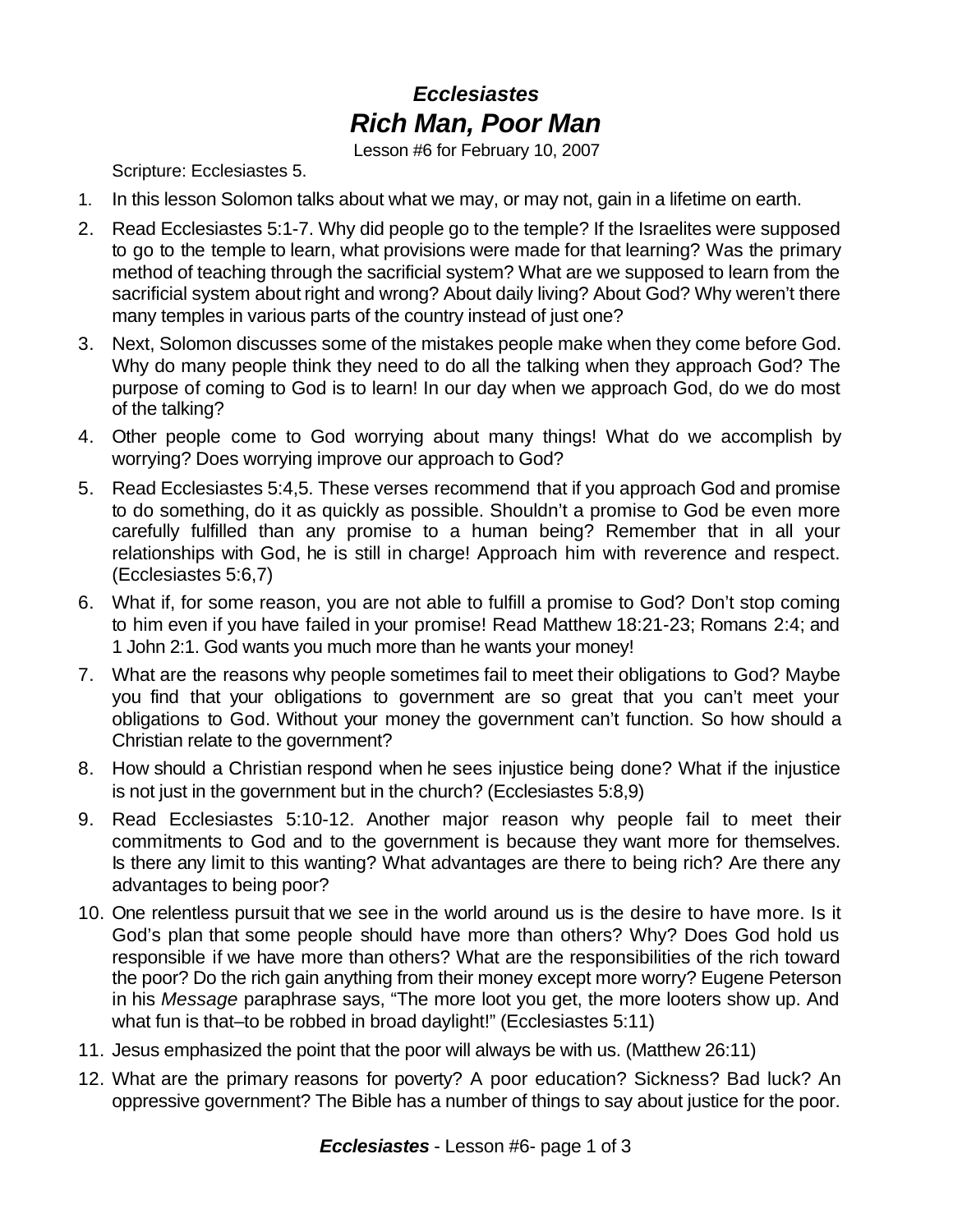Read Exodus 23:6; Leviticus 19:15; Leviticus 25:39-46; Deuteronomy 15:7,11; 24:14,15.

- 13. In light of what you know from Scripture, who do you think is more easily savable, a rich man or a poor man?
- 14. Jesus seems to suggest in the New Testament that it's harder for rich people to get into heaven! What inherent characteristics of wealth make the rich less responsive to the Gospel? (Matthew 19:23,24)
- 15. Does God intend for some people to have more and some people to have less? When Jesus came to this earth, he lived among the poor. Certainly, he could have been born into any family on the earth! Why did he choose to live among the poor?
- 16. How does God regard you and your finances? Are you generous in giving to the church? Are you faithful in paying your tithes?
- 17. Read Malachi 3:10. Do we really believe that God will open the windows of heaven?
- 18. Isn't it obvious to everyone that we all ultimately depend upon the bounties of the earth for our living and for our existence? Who gives that abundance? As Solomon says, "Even a king depends on the harvest." (Ecclesiastes 5:9, *GNB*)
- 19. What does God expect back from us in exchange for his bounties? Does God intend that we share equally with him and with needy people the resources that he gives to us? Is it fair that some get \$50 million bonuses at the end of the year while others can barely earn enough food to feed their families? Do those who get the \$50 million bonuses really produce that much more than others around them? Are their services really that valuable or are they reaping the results of oppression of others?
- 20. James 5:1-8 makes it very clear that God is not happy with those who oppress others and take what rightfully belongs to another. Would you agree with the *Adult Sabbath School Bible Study Guide* when it says, "No question, those who have made themselves rich through the exploitation of the poor will find themselves face to face with an angry God"?
- 21. Read Matthew 25:31-46; Matthew 7:12; Luke 6:31. Is it true that the judgment will hang on one question only: How have we treated the poor, the outcast, the prisoners and the hungry? Could you have a correct and complete theology and still be lost? Why does Jesus suggest that this is the one criterion in the judgment? There is no mention of keeping the commandments, witnessing to others or Bible study! Is there a direct relationship between good theology (our picture of God) and good works?
- 22. Does all of this suggest what our relationship to God should be? Are we slaves? Are we servants? Are we hired hands? Or could we really be friends? (John 15:15)
- 23. Read Luke 12:13-21. What do you think Solomon would say to this farmer? Had Solomon himself built "bigger barns"?
- 24. In our world it seems that money can buy just about anything! And it is very easy to slip into the mold where we think we don't even need to discuss what we're going to use the money for, just give us the money. Pretty soon the means transcend the end! "Money doesn't make one happy, but it sure makes misery a lot more comfortable!"
- 25. Is it possible that "Lust for money brings trouble and nothing but trouble"? (1 Timothy 6:10, *The Message*) Is it true that "The love of money is the root of all evil"? (*KJV*)
- 26. "You can't buy love, but money makes shopping for it a lot more fun." Is the pursuit of money an addiction? Why is it that those who have money seem to always want more?